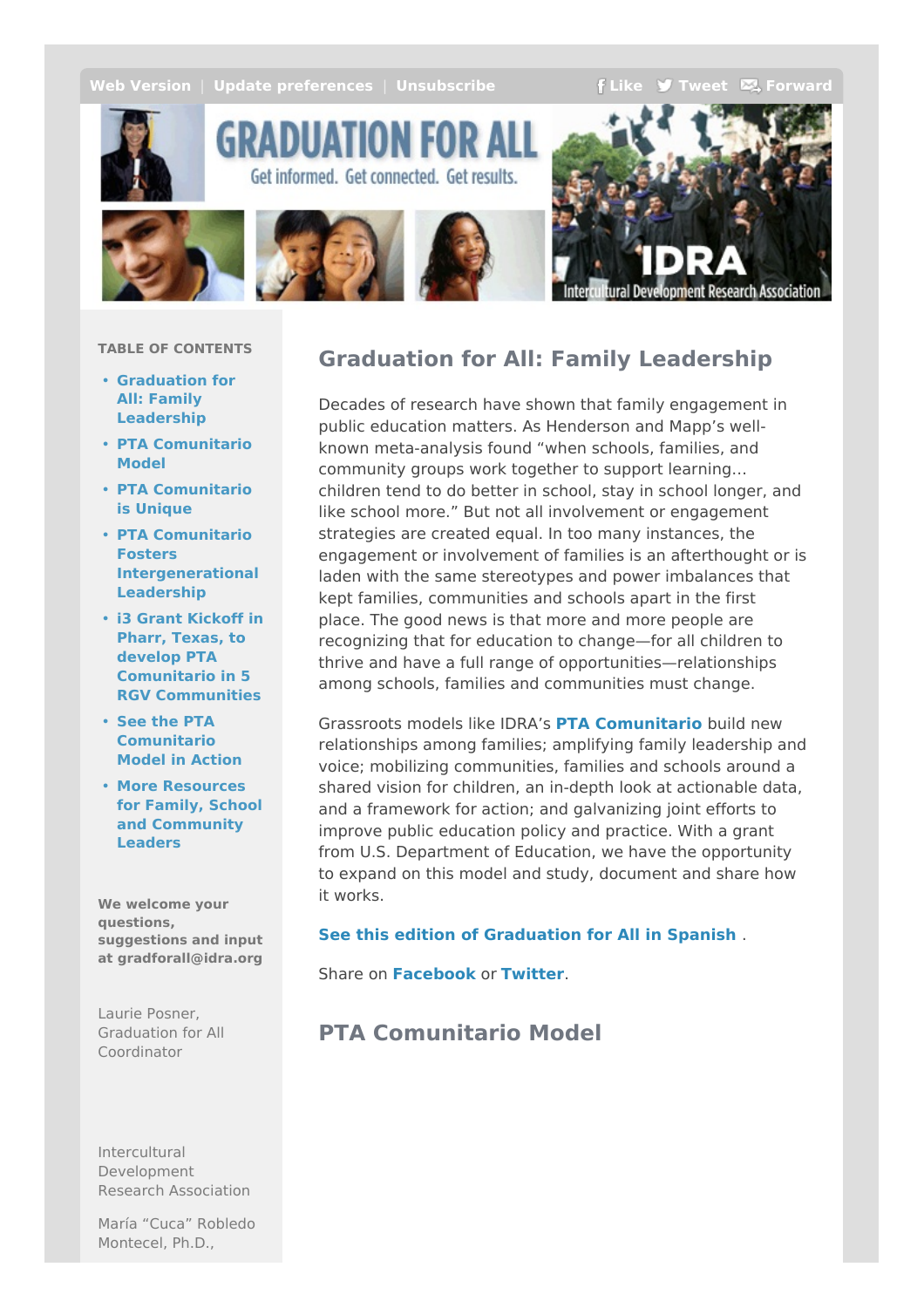

### **"What all of our families have in common is a deep and fervent interest in our children's future...Families, ARISE and IDRA, our "village," are making every effort to make sure our children get an excellent education in a safe**

**environment."** – Lourdes Flores, President, ARISE Support Center

#### **Neighborhood Public Schools Belong to their**

**Communities.** The idea that parents don't care about education is a myth. When families are treated with dignity and respect, they become the strongest long-term advocates for a quality public education for all children.

An example of this is the PTA Comunitario model, which is grounded in IDRA's Family Leadership in Education process and decades of experience engaging parents and families in education and partnering with community-based organizations in South Texas working with poor families in distressed colonias.

That first cohort of 35 families report that all of their children, mostly children learning English as a second language, who were in high school and scheduled to complete their studies, graduated and those of college age went on to higher education.

There are now 75 PTA Comunitario families working with leaders in one school district to monitor the academic success of their children and other neighborhood children. Based on this success, in late 2012, IDRA was selected by the U.S. Department of Education to expand development of the PTA Comunitario model in five communities in Central and South Texas, through the i3 Initiative.

Learn More. Visit IDRA's **Family [Leadership](http://idra.createsend1.com/t/r-l-ouihlyk-l-g/) in Education Center**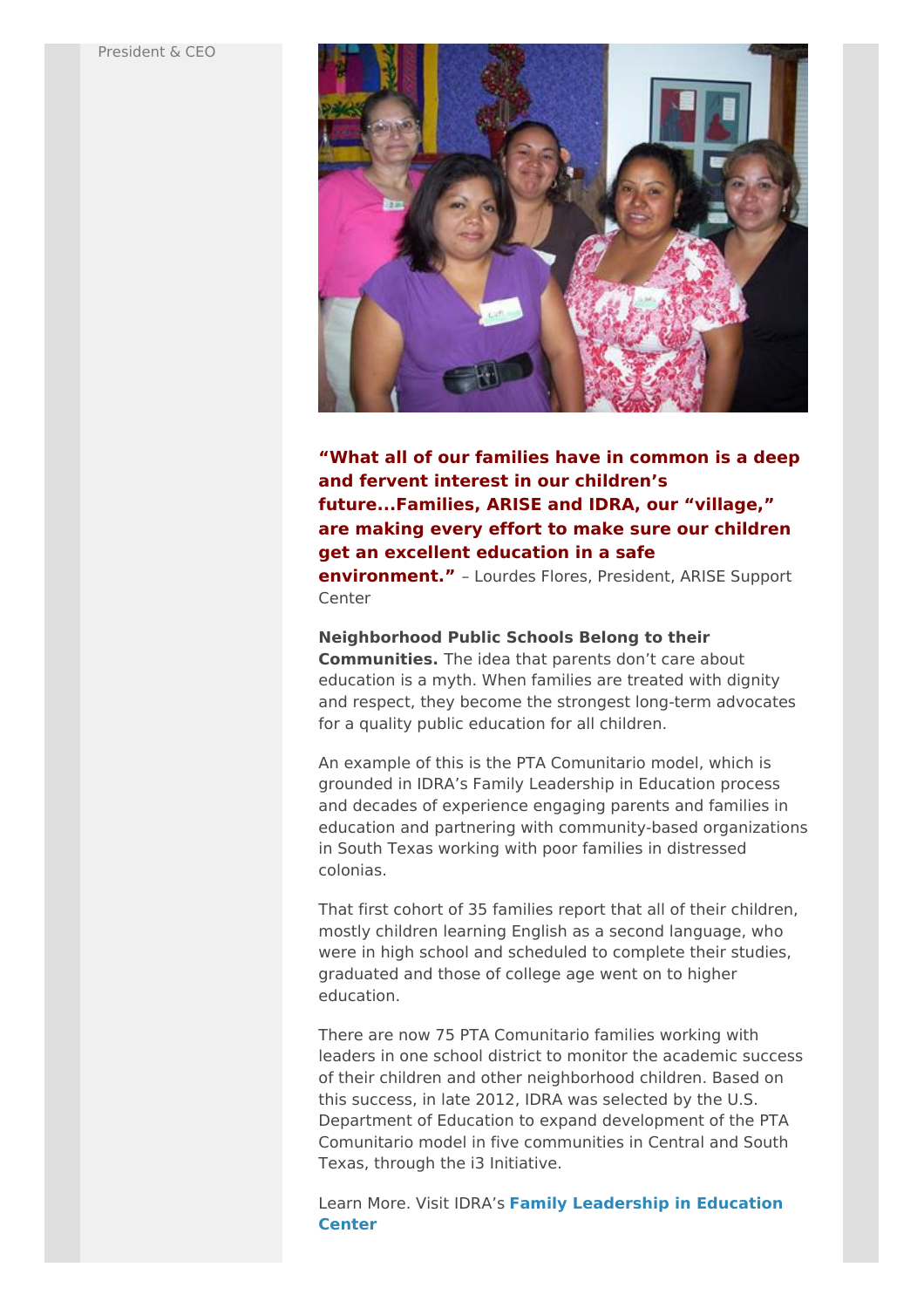## **PTA Comunitario is Unique**

The PTA Comunitario process is an innovation for parent organizations and also for school-familycommunity collaborations.

Community-based organizations sponsor and collaborate with



- schools to establish and maintain PTA Comunitarios.
- Meetings and activities are conducted primarily in Spanish. Because this approach grew out of work with grassroots community organizations working with the poor Englishlearning recent immigrant families living in unincorporated and isolated communities (colonias) of south Texas, the meetings must be linguistically appropriate and culturally competent.
- Meetings include public school educational information and actionable data that leads to projects carried out by the membership.
- Centered on a promotoras, or peer organizing model, volunteer leaders from the community serve and engage families in education as leaders and for collective action to improve schools.
- PTA Comunitarios engage and support family leaders in the colonias or other marginalized neighborhoods, not to play auxiliary or fundraising roles in schools, but to examine data on how their own children, and children across the region, are doing and partner with their schools to expand educational opportunity.
- Connections are established with schools attended by the children of the members although the PTA Comunitario keeps an independent and separate identity.

## **PTA Comunitario Fosters Intergenerational Leadership**



**Youth Take on Budget Cuts – "We Want Fully Funded [Schools"](http://idra.createsend1.com/t/r-l-ouihlyk-l-w/)**

### **Youth as [Technology](http://idra.createsend1.com/t/r-l-ouihlyk-l-yd/) Bridges – Episode**

**69**. Hector Bojorquez, an IDRA education associate, tells the story of how two

youth groups in south Texas overcame obstacles in their distressed communities by providing leadership and technology expertise for parents and community members.

# **i3 Grant Kickoff in Pharr, Texas, to develop PTA Comunitario in 5 RGV**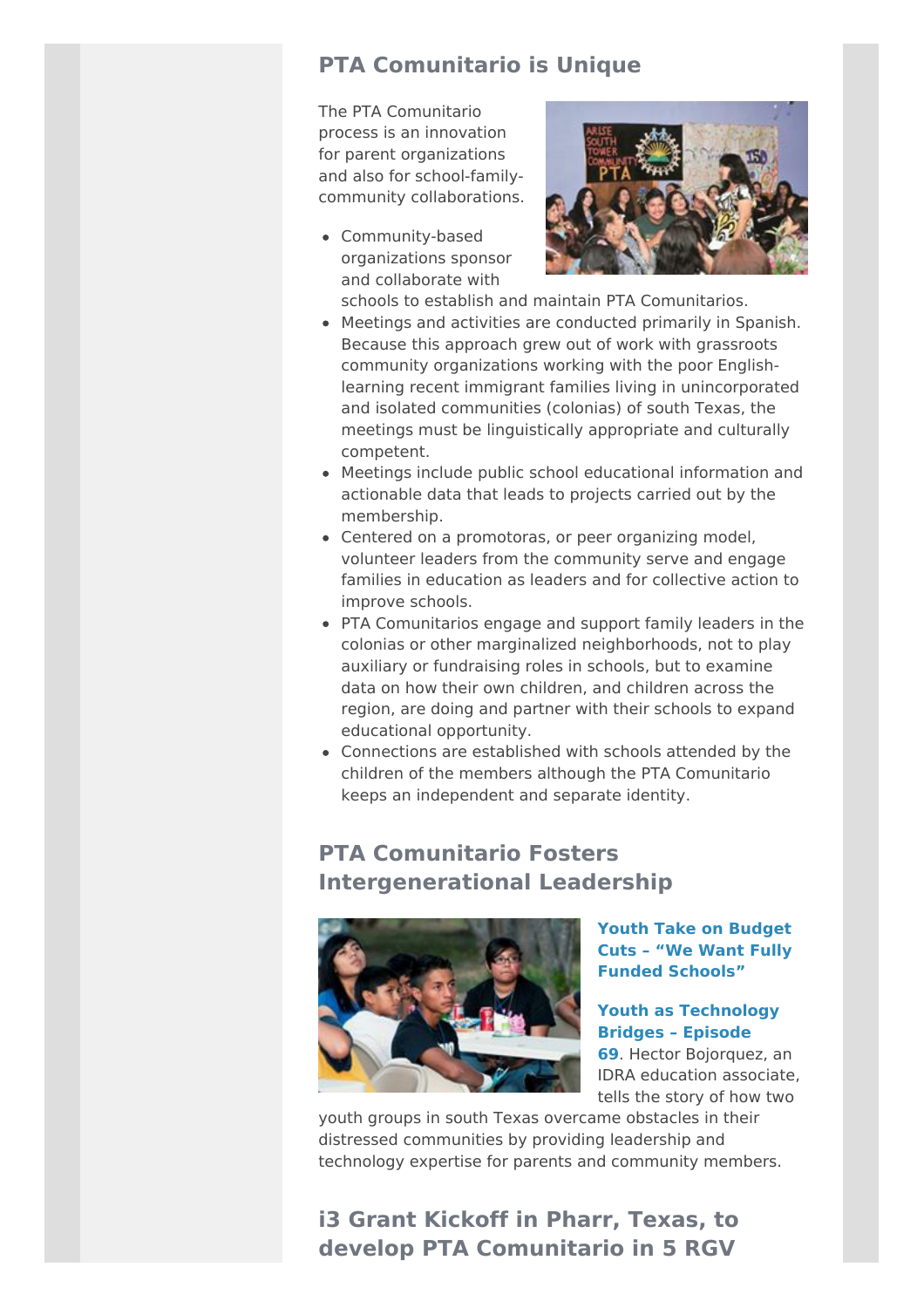### **Communities**

The Investing in Innovation Fund (i3) grant kick-off was convened in Pharr, Texas on April 10 to announce the development of community-based PTAs in five communities in the Rio Grande Valley.



The event was attended by more than 60 people that included school personnel, PTA Comunitario officers and members, community members and the members of the media.

"Parents are integral partners in their child's learning… Programs like PTA Comunitario can provide a valuable bridge between parents and the school system…" - **Letter of welcome and [congratulations](http://idra.createsend1.com/t/r-l-ouihlyk-l-yh/)** from Congressman Rubén Hinojosa on the launch of the i3 grant to develop 5 PTA **Comunitarios** 

Telemundo 40 **[\(](http://idra.createsend1.com/t/r-l-ouihlyk-l-yk/)[video](http://idra.createsend1.com/t/r-l-ouihlyk-l-yu/)[\):](http://idra.createsend1.com/t/r-l-ouihlyk-l-jl/) ["Educación](http://idra.createsend1.com/t/r-l-ouihlyk-l-jr/) Para Familias de Bajos Recursos,"** by Oscar Margain

**The [Monitor:](http://idra.createsend1.com/t/r-l-ouihlyk-l-jy/)** "Group touts grant to launch more PTAs," by Andrew Kreighbaum

Brownsville Herald: **"Nonprofit [announces](http://idra.createsend1.com/t/r-l-ouihlyk-l-jj/) grant to launch PTAs in the Valley,"** by Andrew Kreighbaum

El Mañana: **"Busca PTA educación de calidad a [estudiantes,"](http://idra.createsend1.com/t/r-l-ouihlyk-l-jt/)** by Victoria Roldán

IDRA press room - **news [release](http://idra.createsend1.com/t/r-l-ouihlyk-l-ji/)**

## **See the PTA Comunitario Model in Action**

The promotora model of community outreach evolved in neighborhoods in Mexico and Latin American countries to provide medical treatment often in marginalized communities. Community-based organizations in South Texas adopted the model naturally as women volunteer leaders from the community serve and inspire other women and families to leadership. In this podcast, Aurelio M. Montemayor, M.Ed., Frances Guzmán, M.Ed., and Hector Bojorquez describe the model. **Promotora Model for Family [Leadership](http://idra.createsend1.com/t/r-l-ouihlyk-l-jd/) in Education – Episode 118**

PTA Comunitario members and school leaders in South Texas are using IDRA's OurSchool portal, with its enhanced data on college readiness and college participation, to inform and develop action plans to [strengthen](http://idra.createsend1.com/t/r-l-ouihlyk-l-jh/) K-12 education. **To visit the portal: OurSchool portal – Texas**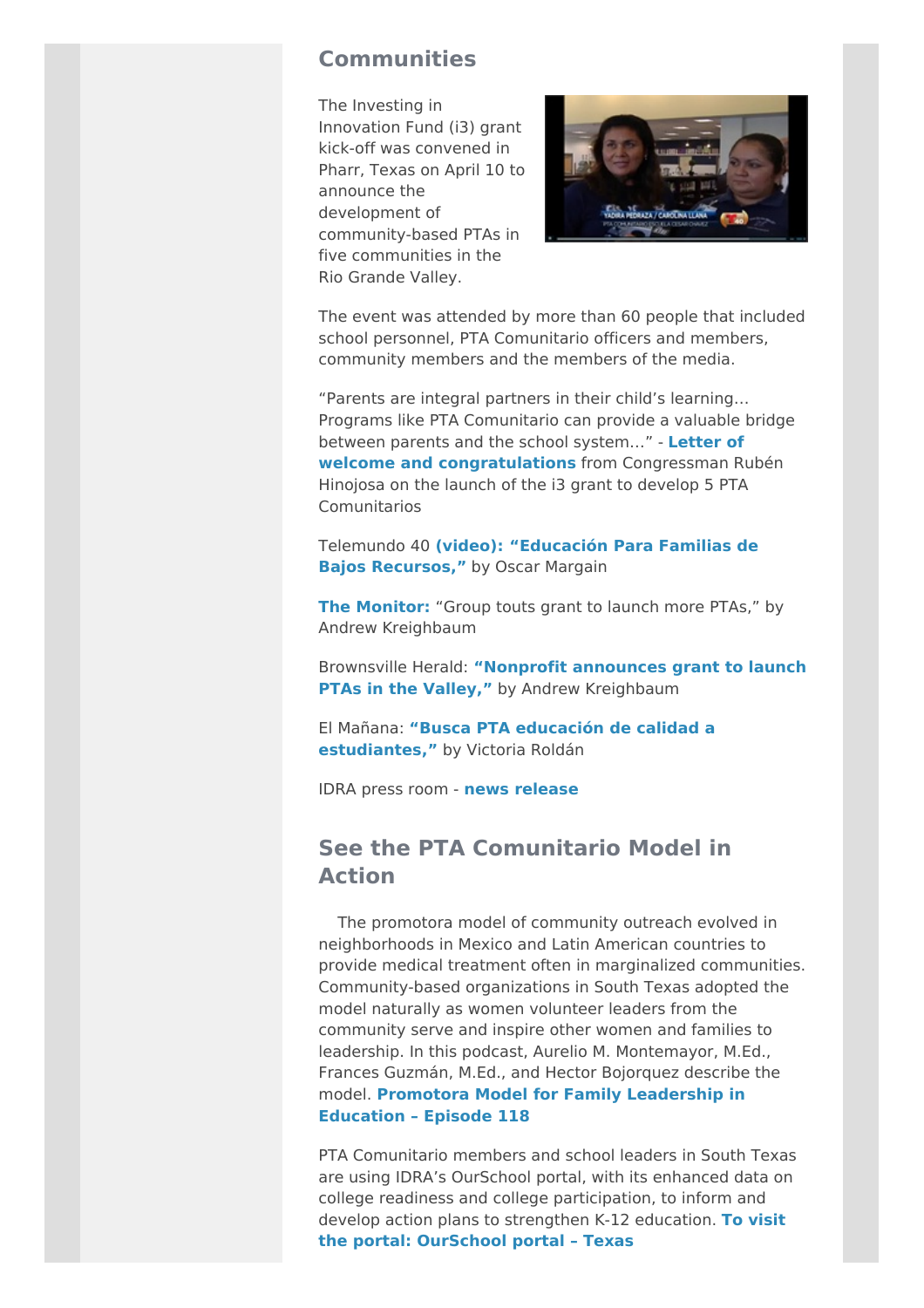In this interview, four leaders of the nation's first PTA Comunitario talk about their experience and their passion for community engagement in education (interview is in Spanish). **New Model for Community [Engagement](http://idra.createsend1.com/t/r-l-ouihlyk-l-jk/) in Education – Episode 91**

Dr. Rogelio López recently worked with a high school in Houston to transform how it engages with parents starting with the understanding that the responsibility lies with everyone in the school, not a single staff member. He describes how the school led in-depth discussions with parents about the new graduation requirements and worked together to prepare students for college and seek scholarships. They also focused on how to create a safe school environment by addressing bullying. **[Transforming](http://idra.createsend1.com/t/r-l-ouihlyk-l-ju/) Schools through Parent Engagement – Episode 110**

For this 100th episode of Classnotes, Aurelio Montemayor, M.Ed., Linda Cantu, Ph.D., Josie Cortez, M.A., and Bradley Scott, Ph.D., give examples of effective parent and community engagement and share important insights that lead to successful engagement. **Expressions of Effective Parent and Community [Engagement](http://idra.createsend1.com/t/r-l-ouihlyk-l-tl/) – Episode 100**

## **More Resources for Family, School and Community Leaders**



In a speech, IDRA President, Dr. Robledo Montecel, describes the Quality Schools Action Framework that shows how we can transform schools into places of excellence and equity. And she gives examples of schools and communities that have done

just that. **The Civil Rights Issue of Our [Generation](http://idra.createsend1.com/t/r-l-ouihlyk-l-tr/) – Episode 88**

IDRA led the bilingual parent institute at the **Texas [Association](http://idra.createsend1.com/t/r-l-ouihlyk-l-ty/) for Bilingual Education** with a focus on: "Bilingual Ed Paves the Road to College." Rosie Castro presented the keynote and talked about the value of bilingual education in schools today, how she emphasized to her young sons (San Antonio Mayor Julian Castro and Texas Rep. Joaquin Castro) that they were going to go to college. Ms. Castro directs the Center for Academic Transitions at Palo Alto College in San Antonio. IDRA's **Quality Schools Action [Framework](http://idra.createsend1.com/t/r-l-ouihlyk-l-tj/)** emphasizes the role of community and families to strengthening public schools to work for all children. Ms. Castro has a powerful legacy of community advocacy and, during her keynote, gave suggestions for finding partners to help parents support their children's education. **Rosie Castro on Parent [Engagement](http://idra.createsend1.com/t/r-l-ouihlyk-l-tt/)** (video: 27 min)

José Medrano of the START Center in South Texas, describes how, in the Texas Rio Grande Valley, local community-based groups are working together to focus attention on education, particularly local dropout rates, through the Equal Voice